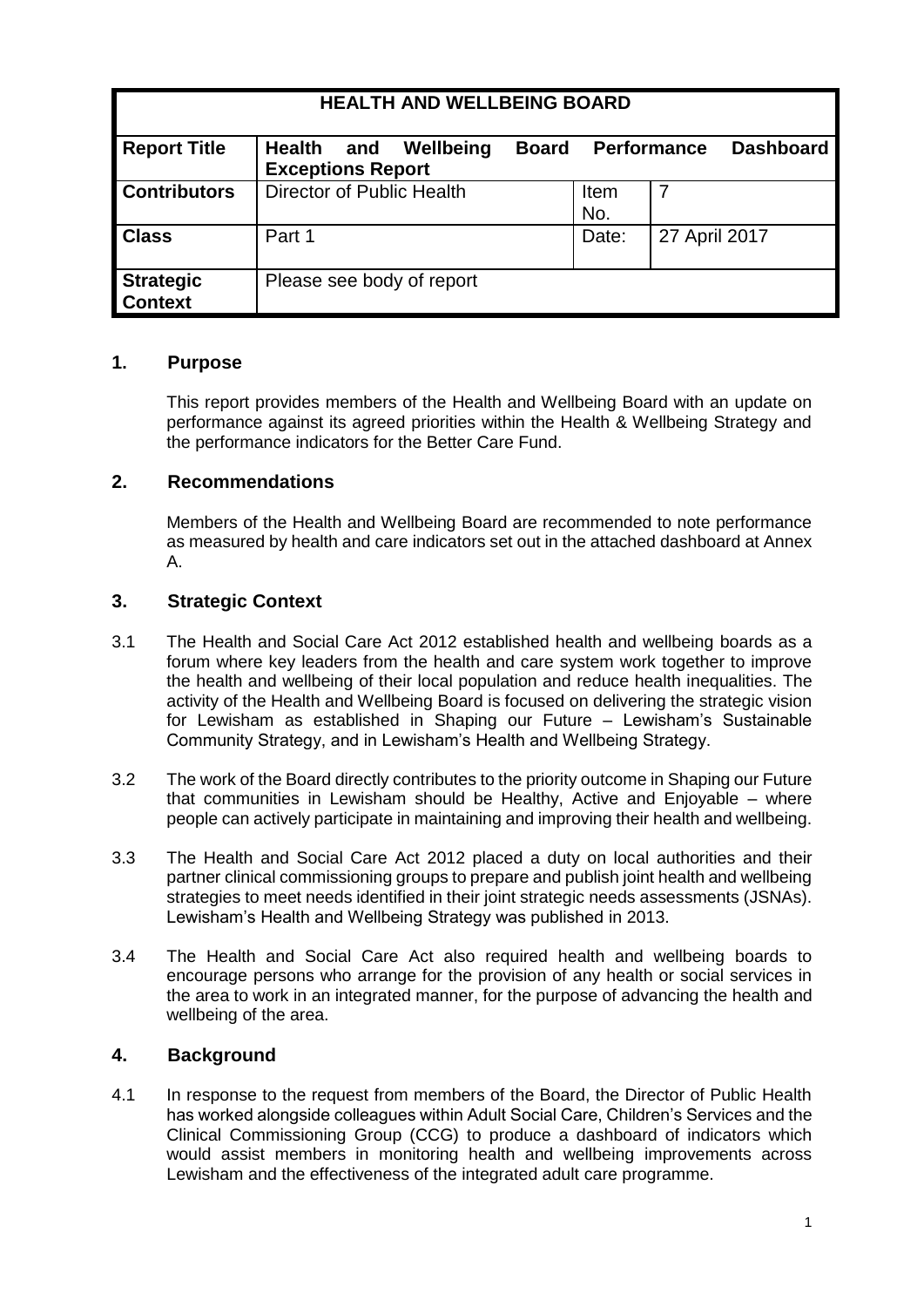4.2 The dashboard also includes a number of indicators (including those on low birth weight, immunisation and excess weight) that are also included in the 'Be Healthy' priority of the Children and Young People's Partnership Plan.

# **5. Health and Wellbeing Board Performance Dashboard Update**

- 5.1 The dashboard is based on metrics drawn from the Quality and Outcomes (Primary Care), Public Health, NHS and Better Care Fund Frameworks. These metrics have been selected to assist members in their assessment of the impact and success of the plans and activities in relation to the Health and Wellbeing Strategy.
- 5.2 Updated indicators since the previous period of data availability ('worsening' indicators are marked with a red arrow in the dashboard in Annex A) are highlighted below, together with a commentary on actions being taken to improve the position where it is worsening.

#### 5.3 Overarching Indicators of Health & Wellbeing

In the overarching indicators section, there have been a couple of changes in the indicators. Firstly, the Potential Years of Life Lost (PYLL) from causes considered amenable to healthcare has been retired after May-15. Secondly, the **premature CVD mortality rate in Lewisham has decreased from 84.9 to 80.4** (DSR per 100,000) placing Lewisham similar to England from the previous year where Lewisham was significantly higher than England. New Life expectancy figures for 2013-15 have been updated, however there is no significant change compared to previous years.

#### 5.5 Priority Objective 1: Achieving a Healthy Weight

New figures around childhood obesity (2015/16) and Breastfeeding prevalence (2015/16) have been released compared to last dashboard. **A noticeable improvement on excess weight on reception year children which is now statistically similar to London**. The improved performance in 2015/16 reflects a reduction in both overweight and obesity prevalence and the downward trend over the past years is likely to be due to multiple factors including a systematic approach across the partnership to tackle obesity. **There was also a reduction in Year 6 children excess weight compared to 2014/15 but this is still significantly higher than England**. Breastfeeding prevalence is similar to last year's performance and is still significantly higher than England.

#### 5.6 Priority Objective 2: Increasing the number of people who survive colorectal, breast and lung cancer for 1 and 5 years

**Premature all cancer mortality rates have increased from 146.1 (2012-14) to 153.9** (2013-15) directly aged standardised rate per 100,000 population, **placing Lewisham rate from similar to England position to significantly higher than England**. This difference is largely due to male cancer mortality, particularly lung and bowel cancer. However the general trend over the past 10 years is coming down across the nation.

**No significant change was seen in cancer screening coverage** compared to the previous reporting period and all three screening coverage indicators (Breast, cervical and Bowel) seem to be significantly lower than England and **Cervical screening uptake has been decreased to 72% (2015) to 69% (2016)** .This could be due to the change in the service specification for Sexual Health Services, where routine smear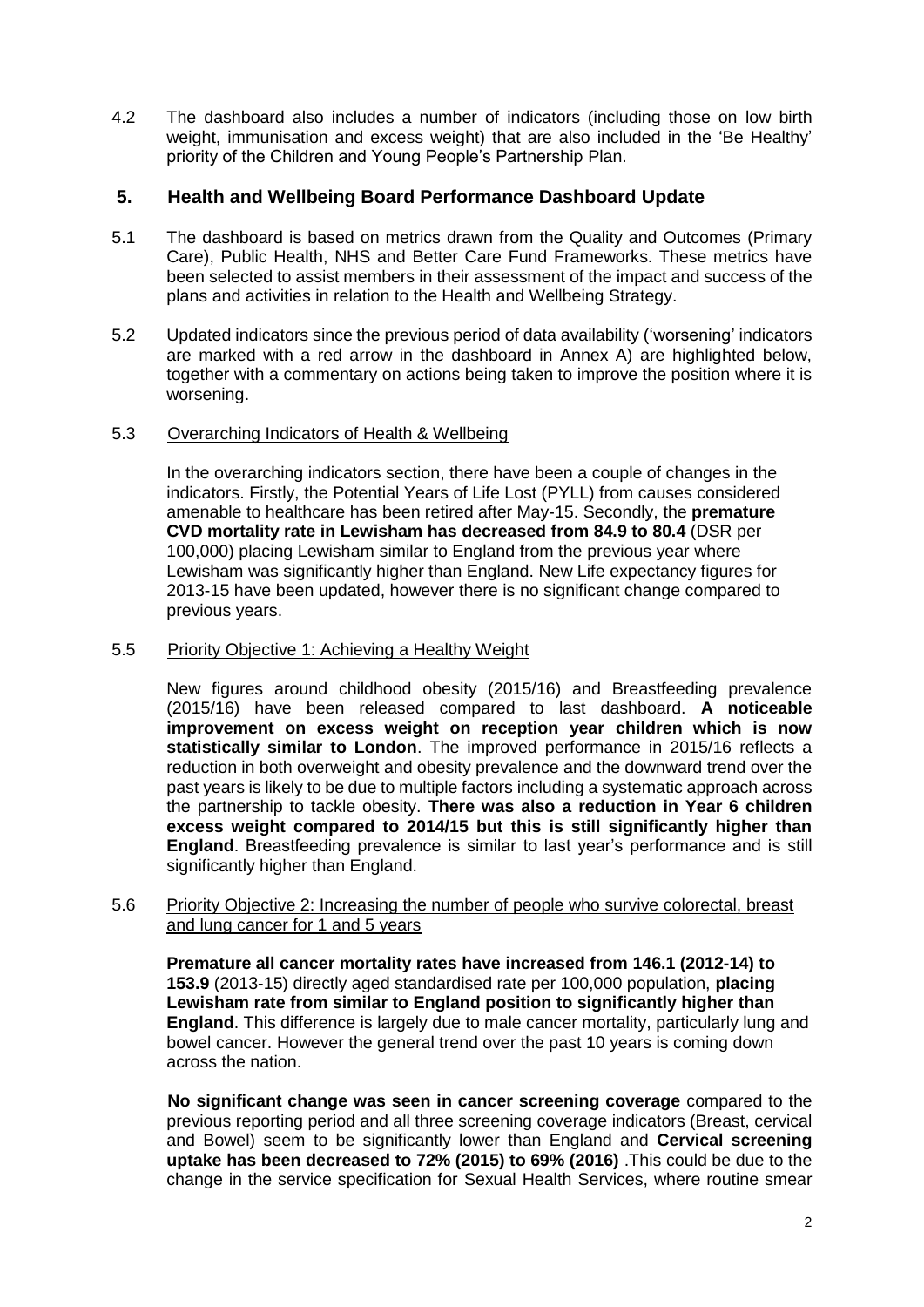testing is no longer offered. This change was made due to the pressures on public health budgets and the fact that the **financing of cervical screening is through the GP contract.**

A joint strategic needs assessment (JSNA) for cancer has been initiated by Public Health to further examine the trends seen in our cancer indicators. The JSNA will identify local needs around cancer prevention, early identification and treatment, and drive action to address any issues identified. The JSNA is due to report in April 2017.

#### 5.7 Priority Objective 3: Improving Immunisation Uptake

Figures for immunisation uptake are now provided as an average for the last four quarters to make the figures less susceptible to quarter by quarter fluctuation. **There is noticeable decline in flu immunisation uptake rates from 71% (2014/15) to 68% (2015/16) and it is below the 75% target and England average.**

**The final annual figure for MMR2 uptake in 2015/16 has been updated, demonstrating an increase as reported in the previous year dashboard update due to the substantial increase in MMR2 uptake in the last quarter of 2015/16.** This relates to extensive work undertaken by the Lewisham Immunisation Coordinator who identified a problem with vaccination data recording by GP practices. Over a period of several months many Lewisham GP practices were using the wrong READ codes to record MMR2 vaccination after migrating to EMIS web. The Immunisation Coordinator has now corrected this problem. In addition, a GP registrar has been carrying out work with individual GP practices to ensure that children are invited for MMR1 and 2 vaccinations at the appropriate age.

No new updates are available on the declining HPV vaccine uptake rates. Public Health and School Nursing are developing an action plan to address the recent fall in HPV coverage. This decline appears to relate to increasing numbers of parents withholding consent for their daughters to be vaccinated, as well as changes to the dosage schedule and delivery in schools.

#### 5.8 Priority Objective 4: Reducing Alcohol Harm

No change in the data available compared to the previous dashboard report. The rate of alcohol related admissions has increased since the previous reporting period, from 606 per 100,000 in 2013/14 to 644 per 100,000 in 2014/15. Alcohol Brief Intervention Training has been taking place throughout the year and has been well attended, and it is hoped this will have a positive impact on reducing future admissions when the 2015/16 data become available.

#### 5.9 Priority Objective 5: Preventing the uptake of smoking among children and young people and reducing the numbers of people smoking

Two new updates are available for smoking indicators. **The smoking prevalence in 2015 among 18+ adults (current smokers) which has decreased from 21.1% to 16.6% and Lewisham is now statistically similar to England. The rate of 4 week smoking quitters has reduced from 680 quitters per 100,000 population in 2014/15 to 547 per 100,000 in 2015/16.** Although the rate of four week quitters has dropped significantly, the overall reduction in smoking prevalence probably reflects the number of smokers who successfully quit through the Lewisham Stop Smoking Service in 2015/16, as well as local public health resources invested in wider tobacco control (including illegal and illicit tobacco products), and national changes in attitudes to smoking. However, it is important to closely monitor Lewisham's smoking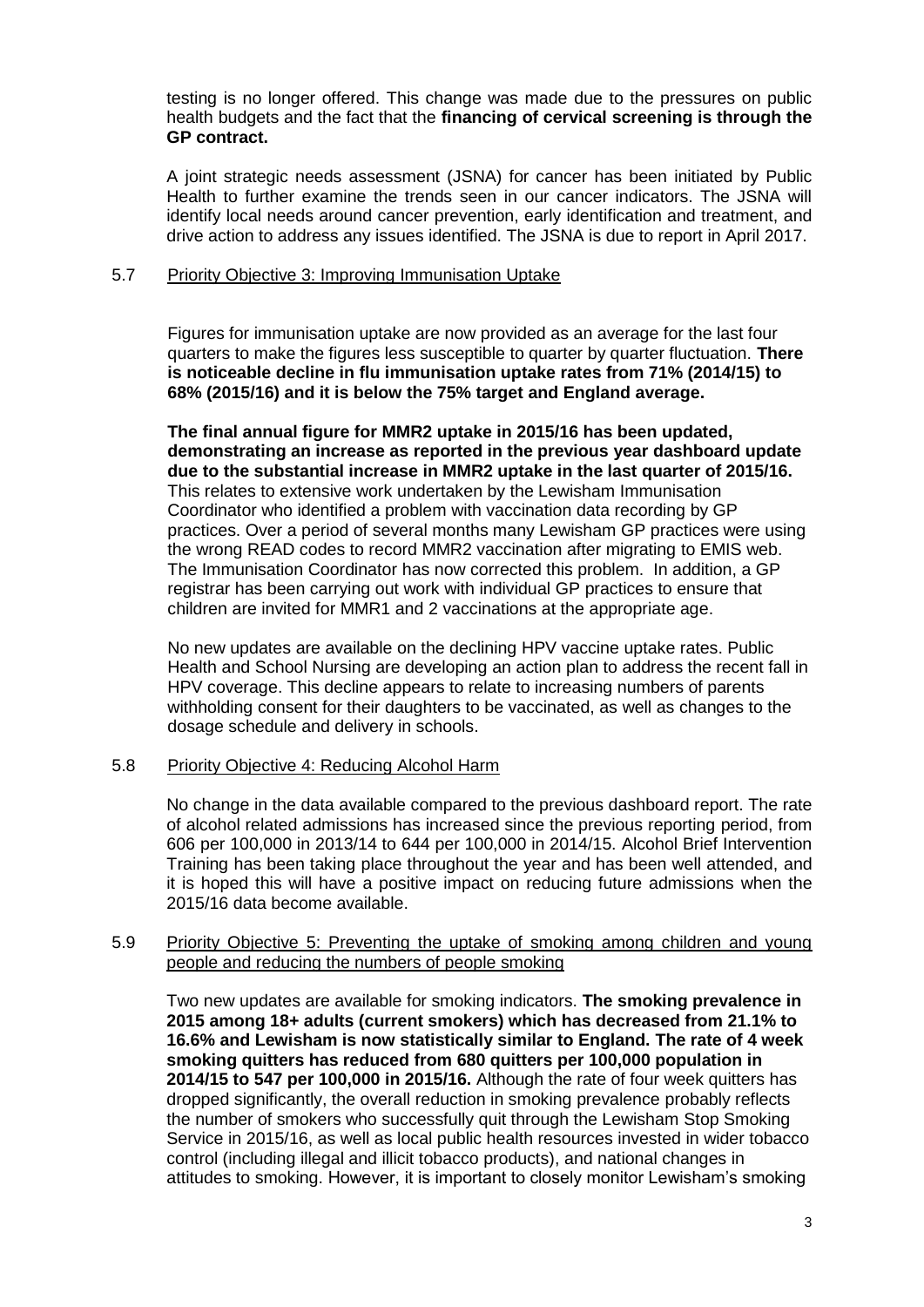prevalence, as the number of smokers who successfully quit through traditional stop smoking services is decreasing both locally and nationally due to a number of factors, including:

- $\triangleright$  a change in the formulation of national mass media messages (from directly encouraging access to stop smoking services to promoting population-level quit attempts, e.g. Stoptober, Health Harms and Quit Kits)
- $\triangleright$  an overall reduction in the quantity and duration of advertising and publicity at a national level
- $\triangleright$  changes in commissioning arrangements for stop smoking services that have included a reduction in local budgets for both services and promotional activity
- $\triangleright$  increasing use of nicotine vaporisers (e-cigarettes) by smokers who are trying to either stop or cut down is likely to have had an impact

#### 5.10 Priority Objective 6: Improving mental health and wellbeing

**Prevalence of Serious Mental Illness has increased fractionally from 1.28% in 2014/15, compared to 1.27% in 2013/14**. The rate remains higher than the England average but the increase is not statistically significant. **Prevalence of Depression in Adults has risen from 6.40% in 2014/15 to 7% in 2015/16**. This increase is statistically significant; however the prevalence is still significantly lower than England.

In response to the continuing high level of mental health need in the borough, a Public Mental Health and Wellbeing strategy has been developed for Lewisham (previously presented to the Health and Wellbeing Board). An action plan is currently being developed for this strategy by public health alongside key partners. The plan will seek to implement more upstream measures to address the high levels of mental health need locally.

#### 5.11 Priority Objective 7: Improving sexual health

**The rate of chlamydia diagnoses per 100,000 young people aged 15-24 years has reduced from 1224 to 1187**, and the **percentage of people presenting with a late diagnosis of HIV has also dropped from 41.4% to 38.2%**, but neither of these improvements are statistically significant. Similarly the abortion rate per 1,000 women aged 15-44 has seen a very marginal, non-significant rise from 25 to 25.6.

#### 5.12 Better Care Fund Performance Metrics

No new data are available since the dashboard was reported in July 2016.

#### **6. Financial implications**

There are no specific financial implications arising from this report, however the board may wish to consider how resources are utilised in regards to poorly performing indicators.

### **7. Legal implications**

As part of their statutory functions, members of the Board are required to encourage persons who arrange for the provision of any health or social services in the area to work in an integrated manner, for the purpose of advancing the health and well-being of the area and to encourage persons who arrange for the provision of health-related services in its area to work closely with the Health and Wellbeing Board.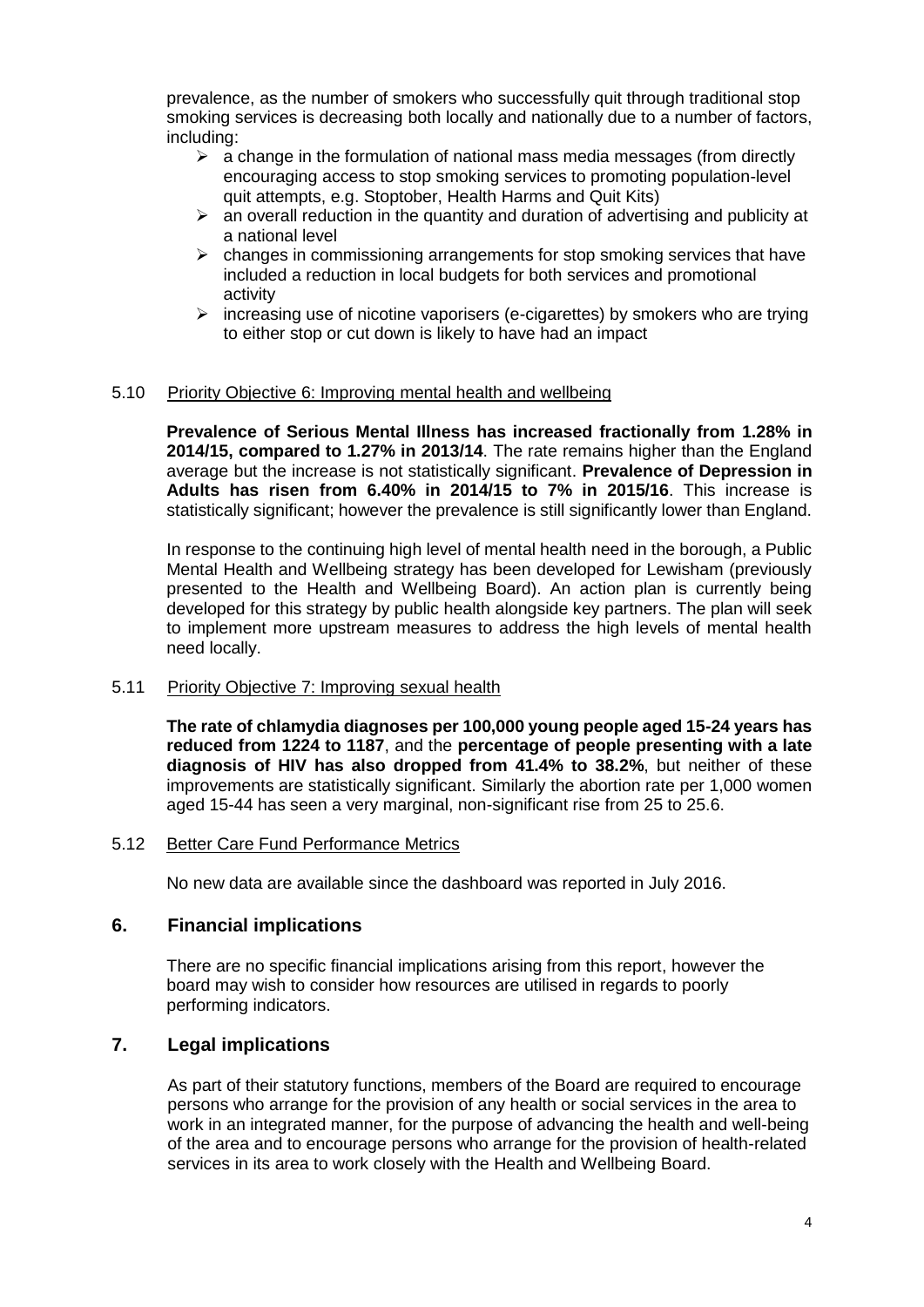## **8. Crime and Disorder Implications**

There are no specific crime and disorder implications arising from this report or its recommendations

### **9. Equalities Implications**

There are no specific equalities implications arising from this report or its recommendations, but the dashboard highlights those areas where health inequalities exist in Lewisham and can be monitored.

#### **10. Environmental Implications**

There are no specific environmental implications arising from this report or its recommendations.

### **11. Summary and Conclusion**

The increased uptake of the second dose of Measles Mumps and Rubella vaccine at five years being accurately reflected in performance has been a key break through. The Director of Public Health has written to GP Surgeries, Health Visitors and School Nurses to acknowledge this success.

Although there are a number of indicators that show a decline in performance, issues have been identified and actions are being taken forward.

If you have any difficulty in opening the links above or those within the body of the report, please contact Stewart Snellgrove (Stewart.Snellgrove@lewisham.gov.uk; 020 8314 9308), who will assist.

If there are any queries on this report please contact Dr Danny Ruta, Director of Public Health, Community Services Directorate, Lewisham Council, on 020 8314 8637 or by email [danny.ruta@lewisham.gov.uk](mailto:danny.ruta@lewisham.gov.uk)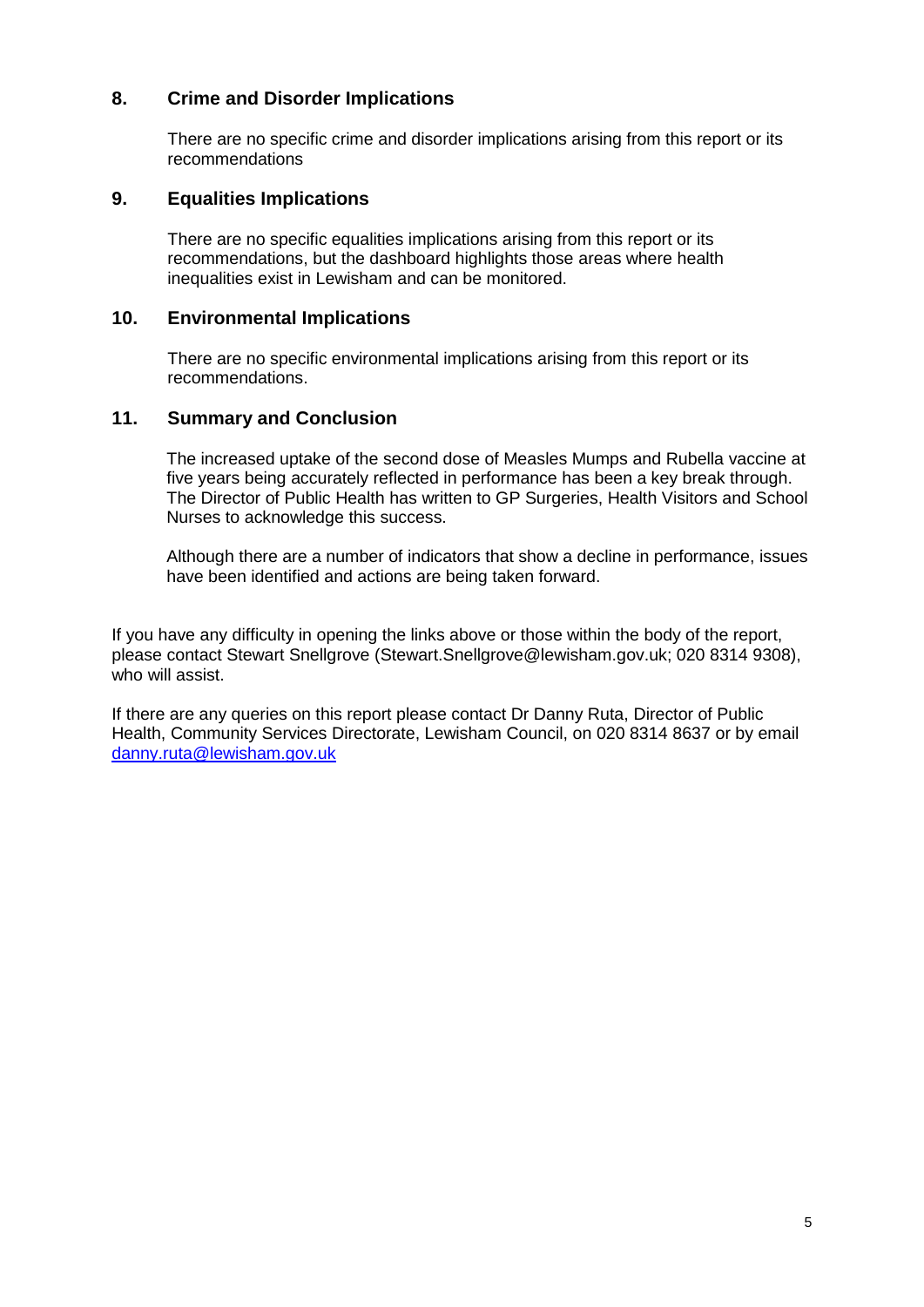# Annex B: Definitions and Data sources

|                    | 1a/1b. Life Expectancy at Birth (Male/Female)                                                                                                                                                                                                                                                                                                                                                                                                                                                                                                                                                                                                                                                                                                                                                                                                                                                                                                                                       |  |  |
|--------------------|-------------------------------------------------------------------------------------------------------------------------------------------------------------------------------------------------------------------------------------------------------------------------------------------------------------------------------------------------------------------------------------------------------------------------------------------------------------------------------------------------------------------------------------------------------------------------------------------------------------------------------------------------------------------------------------------------------------------------------------------------------------------------------------------------------------------------------------------------------------------------------------------------------------------------------------------------------------------------------------|--|--|
| <b>Definition</b>  | The average number of years a person would expect to live based on contemporary<br>mortality rates. For a particular area and time period, it is an estimate of the average<br>number of years a newborn baby would survive if he or she experienced the age-<br>specific mortality rates for that area and time period throughout his or her life.<br>Figures are calculated from deaths from all causes and mid-year population<br>estimates, based on data aggregated over a three year period.<br>Figures reflect mortality among those living in an area in each time period, rather<br>than what will be experienced throughout life among those born in the area. The<br>figures are not therefore the number of years a baby born in the area could actually<br>expect to live, both because the mortality rates of the area are likely to change in<br>the future and because many of those born in the area will live elsewhere for at<br>least some part of their lives. |  |  |
| <b>Numerator</b>   | Number of deaths registered in the respective calendar years                                                                                                                                                                                                                                                                                                                                                                                                                                                                                                                                                                                                                                                                                                                                                                                                                                                                                                                        |  |  |
| <b>Denominator</b> | ONS mid-year population estimates for the respective calendar years                                                                                                                                                                                                                                                                                                                                                                                                                                                                                                                                                                                                                                                                                                                                                                                                                                                                                                                 |  |  |
| Data source        | PHOF 0.1ii http://www.phoutcomes.info/public-health-outcomes-<br>framework#gid/1000049/pat/6/ati/102/page/6/par/E12000007/are/E09000023                                                                                                                                                                                                                                                                                                                                                                                                                                                                                                                                                                                                                                                                                                                                                                                                                                             |  |  |

|                    | 2. Under 75 Mortality Rates from CVD                                                  |
|--------------------|---------------------------------------------------------------------------------------|
| <b>Definition</b>  | Mortality from all circulatory diseases (ICD-10 I00-I99 equivalent to ICD-9 390-459). |
| <b>Numerator</b>   | Deaths from all circulatory diseases, classified by underlying cause of death (ICD-   |
|                    | 10 I00-I99, ICD-9 390-459 adjusted), registered in the respective calendar year(s).   |
| <b>Denominator</b> | 2011 Census based mid-year pop estimates                                              |
| Data source        | <b>NHSIC - P00400</b>                                                                 |
|                    | Data                                                                                  |
|                    | https://www.indicators.ic.nhs.uk/download/NCHOD/Data/06A 076DRT0074 12 V1             |
|                    | D.csv                                                                                 |
|                    | Specification                                                                         |
|                    | https://www.indicators.ic.nhs.uk/download/NCHOD/Specification/Spec 06A 076DR          |
|                    | T0074 V1.pdf                                                                          |

| 3. Potential Years of Life Lost (PYLL) from causes considered amenable to healthcare (DSR) |                                                                                       |  |
|--------------------------------------------------------------------------------------------|---------------------------------------------------------------------------------------|--|
| <b>Definition</b>                                                                          | Directly age and sex standardised potential years of life lost to conditions amenable |  |
|                                                                                            | to healthcare in the respective calendar year per 100,000 CCG population.             |  |
| <b>Numerator</b>                                                                           | Death registrations in the calendar year for all England deaths based on GP of        |  |
|                                                                                            | registration from the Primary Care Mortality Database (PCMD).                         |  |
| <b>Denominator</b>                                                                         | Unconstrained GP registered population counts by single year of age and sex from      |  |
|                                                                                            | the HSCIC (Exeter) Systems; supplied annually on 1 January for the forthcoming        |  |
|                                                                                            | calendar year.                                                                        |  |
| Data source                                                                                | NHOF 1a (NHSIC P01559 - CCGOI 1.1)                                                    |  |
|                                                                                            | Data                                                                                  |  |
|                                                                                            | https://www.indicators.ic.nhs.uk/download/Clinical%20Commissioning%20Group%2          |  |
|                                                                                            | 0Indicators/Data/CCG 1.1 I00767 D V5.xls                                              |  |
|                                                                                            | Specification                                                                         |  |
|                                                                                            | https://www.indicators.ic.nhs.uk/download/Clinical%20Commissioning%20Group%2          |  |
|                                                                                            | OIndicators/Specification/CCG 1.1 I00767 S V4.pdf                                     |  |

| 4. Low birth weight of all babies |                                                                      |  |
|-----------------------------------|----------------------------------------------------------------------|--|
| <b>Definition</b>                 | Percentage of live and stillbirths weighing less than 2,500 grams    |  |
| <b>Numerator</b>                  | Number of new born babies weighing less than 2500gms                 |  |
| <b>Denominator</b>                | Number of all births                                                 |  |
| Data source                       | <b>CHIMAT Child health Profiles for Lewisham</b>                     |  |
|                                   | http://www.chimat.org.uk/resource/view.aspx?RID=101746&REGION=101634 |  |
|                                   | Original source is from ONS                                          |  |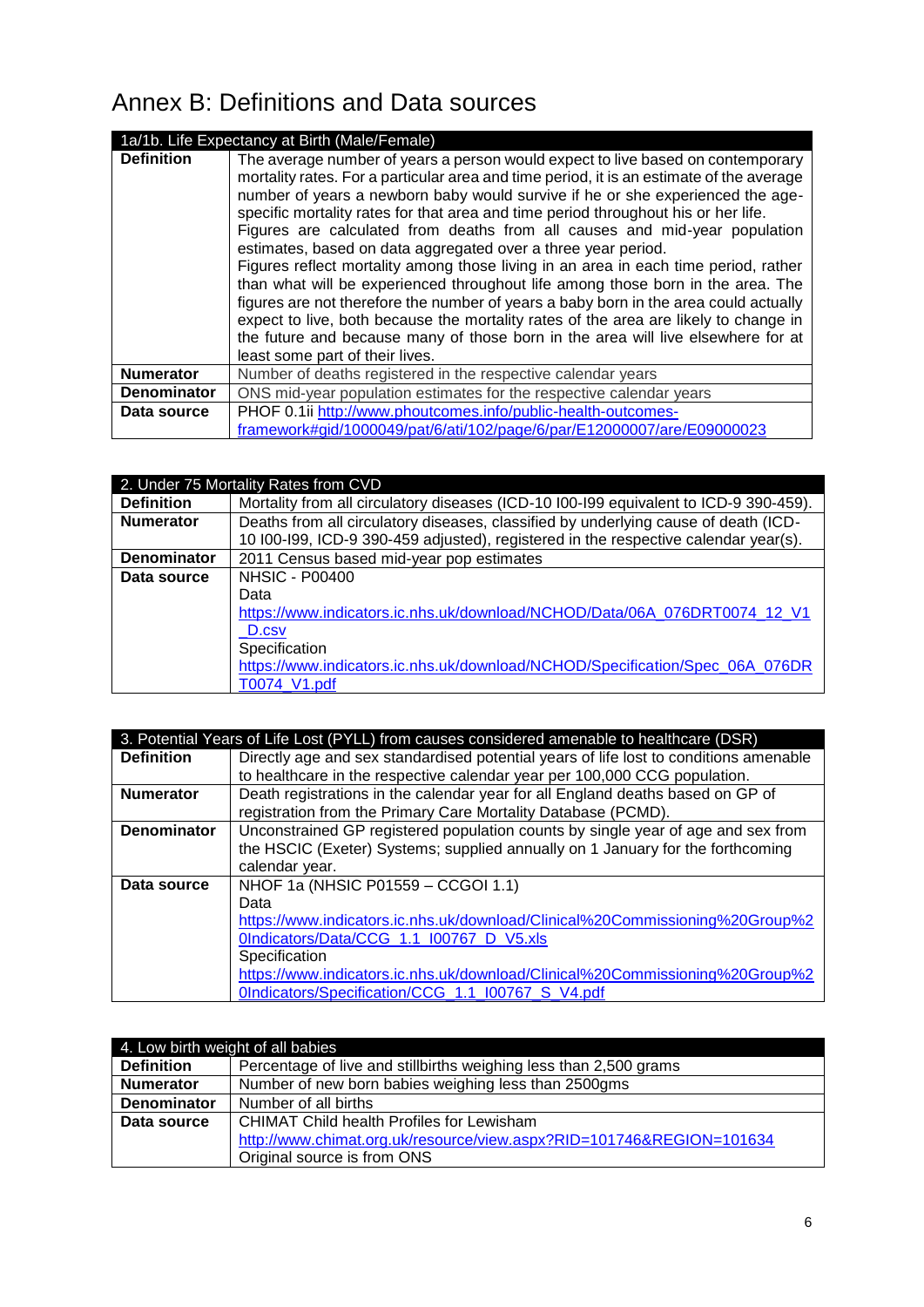| 5. Number of practitioners attending Brief Intervention Training |                                                                            |
|------------------------------------------------------------------|----------------------------------------------------------------------------|
| <b>Definition</b>                                                | The number of practitioners who have attended Brief Intervention Training) |
| <b>Numerator</b>                                                 | N/A                                                                        |
| <b>Denominator</b>                                               | N/A                                                                        |
| Data source                                                      | Lewisham Public Health                                                     |

# **Priority Objective 1: Achieving a Healthy Weight**

| 6. Excess weight in Adults |                                                                                                                                      |  |
|----------------------------|--------------------------------------------------------------------------------------------------------------------------------------|--|
| <b>Definition</b>          | Percentage of adults classified as overweight or obese                                                                               |  |
| <b>Numerator</b>           | Number of adults with a BMI classified as overweight (including obese), calculated                                                   |  |
|                            | from the adjusted height and weight variables. Data are from APS6 quarters 2-4<br>and APS7 quarter 1 (mid-Jan 2012 to mid-Jan 2013). |  |
|                            | Adults are defined as overweight (including obese) if their body mass index (BMI)                                                    |  |
|                            | is greater than or equal to 25kg/m2                                                                                                  |  |
| <b>Denominator</b>         | Number of adults with valid height and weight recorded. Data are from APS6                                                           |  |
|                            | quarters 2-4 and APS7 quarter 1 (mid-Jan 2012 to mid-Jan 2013).                                                                      |  |
| Data source                | PHOF 2.12 http://www.phoutcomes.info/public-health-outcomes-                                                                         |  |
|                            | framework#gid/1000042/pat/6/ati/102/page/6/par/E12000007/are/E09000023                                                               |  |
|                            | Original Source: Active People Survey (APS), England                                                                                 |  |

| 7a/7b. Excess weight in Children - Reception Year/ Year 6 Children |                                                                                          |  |
|--------------------------------------------------------------------|------------------------------------------------------------------------------------------|--|
| <b>Definition</b>                                                  | Proportion of children aged 4-5 classified as overweight or obese. Children are          |  |
|                                                                    | classified as overweight (including obese) if their BMI is on or above the 85th centile  |  |
|                                                                    | of the British 1990 growth reference (UK90) according to age and sex.                    |  |
| <b>Numerator</b>                                                   | Number of children in Reception (aged 4-5 years) or Year 6 (aged 10-11) and              |  |
|                                                                    | classified as overweight or obese in the academic year. Children are classified as       |  |
|                                                                    | overweight (including obese) if their BMI is on or above the 85th centile of the British |  |
|                                                                    | 1990 growth reference (UK90) according to age and sex                                    |  |
| <b>Denominator</b>                                                 | Number of children in Reception (aged 4-5 years) or Year 6 (aged 10-11) measured         |  |
|                                                                    | in the National Child Measurement Programme (NCMP) attending participating               |  |
|                                                                    | state maintained schools in England                                                      |  |
| Data source                                                        | PHOF 2.06 http://www.phoutcomes.info/public-health-outcomes-                             |  |
|                                                                    | framework#gid/1000042/pat/6/ati/102/page/6/par/E12000007/are/E09000023                   |  |
|                                                                    | Original Source: HSCIC National Childhood Measurement Programme (NCMP)                   |  |

| 8. Maternal Obesity |                                                                                                                                                                                                                                                                                                                                                                                                                                                                                                                                                                              |  |
|---------------------|------------------------------------------------------------------------------------------------------------------------------------------------------------------------------------------------------------------------------------------------------------------------------------------------------------------------------------------------------------------------------------------------------------------------------------------------------------------------------------------------------------------------------------------------------------------------------|--|
| <b>Definition</b>   | Maternal obesity is defined as obesity during pregnancy. Obesity is defined as BMI<br>which is 30 or higher. increases health risks for both the mother and child during<br>and after pregnancy and is a risk factor for childhood obesity. Statistics on the<br>prevalence of maternal obesity are not collected routinely in the UK, hence this data<br>is taken from information received from Lewisham and Greenwich Trust for women<br>booked at Lewisham University Hospital. Therefore it should be noted that the data<br>does not only refer to Lewisham residents. |  |
| <b>Numerator</b>    | Number of women whose BMI was 30 or higher at booking appointment.                                                                                                                                                                                                                                                                                                                                                                                                                                                                                                           |  |
| <b>Denominator</b>  | Number of women attending booking appointment.                                                                                                                                                                                                                                                                                                                                                                                                                                                                                                                               |  |
| Data source         | University Hospital Lewisham Data                                                                                                                                                                                                                                                                                                                                                                                                                                                                                                                                            |  |

|                    | 9. Breastfeeding Prevalence 6-8 weeks                                                  |
|--------------------|----------------------------------------------------------------------------------------|
| <b>Definition</b>  | This is the percentage of infants that are totally or partially breastfed at age 6-8   |
|                    | weeks. Totally breastfed is defined as infants who are exclusively receiving breast    |
|                    | milk at 6-8 weeks of age - that is, they are not receiving formula milk, any other     |
|                    | liquids or food. Partially breastfed is defined as infants who are currently receiving |
|                    | breast milk at 6-8 weeks of age and who are also receiving formula milk or any other   |
|                    | liquids or food. Not at all breastfed is defined as infants who are not currently      |
|                    | receiving any breast milk at 6-8 weeks of age.                                         |
| <b>Numerator</b>   | Number of infants at the 6-8 week check who are totally or partially breastfeeding.    |
| <b>Denominator</b> | Number of infants due for 6-8 week checks.                                             |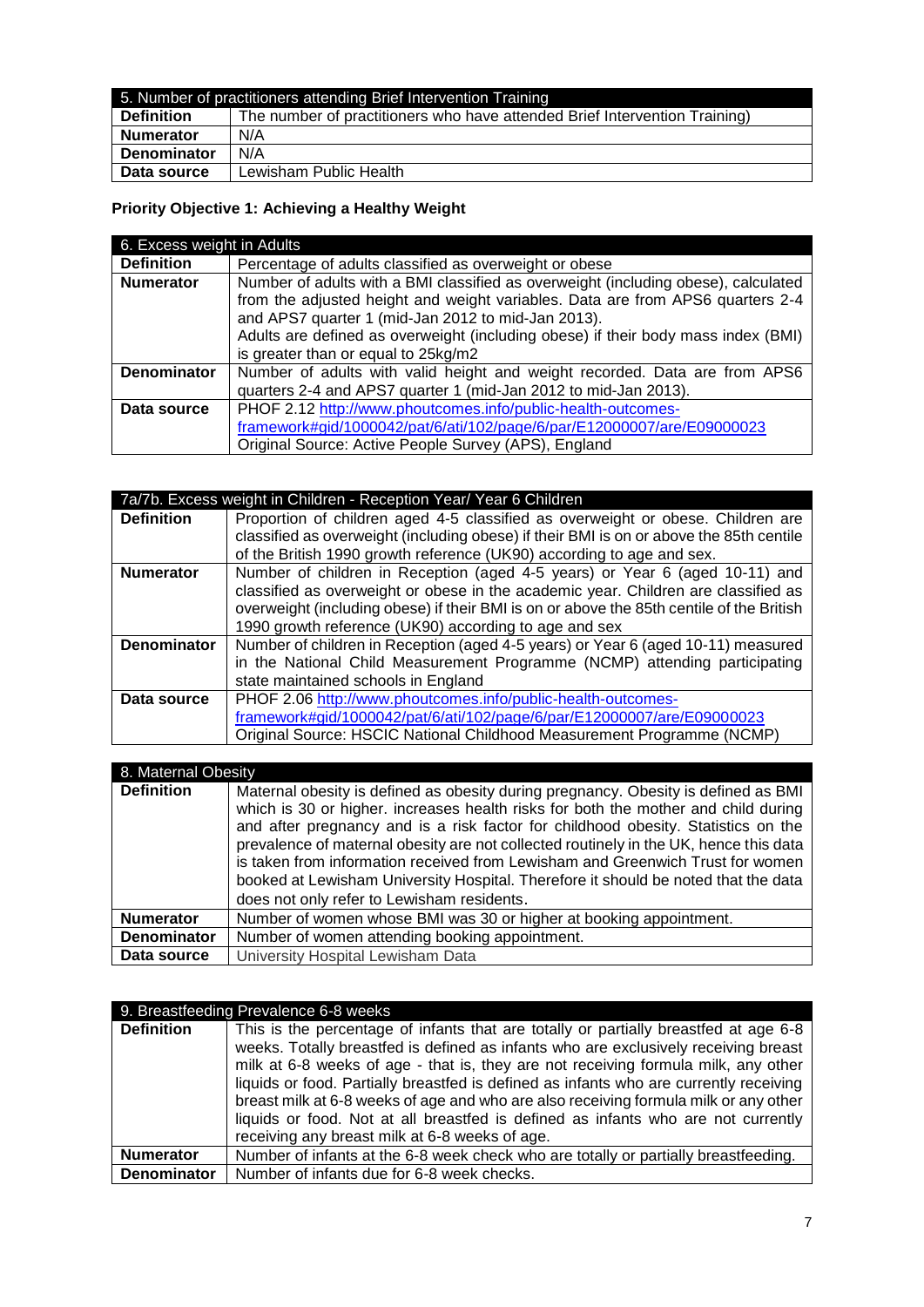| Data source | PHOF 2.02ii http://www.phoutcomes.info/public-health-outcomes-                 |
|-------------|--------------------------------------------------------------------------------|
|             | framework#gid/1000042/pat/6/ati/102/page/6/par/E12000007/are/E09000023         |
|             | Original Source: Department of Health Integrated Performance Monitoring Return |

#### **Priority Objective 2: Increasing the number of people who survive colorectal, breast and lung cancer for 1 and 5 years**

| 10a. Cancer screening coverage - breast cancer |                                                                                  |  |
|------------------------------------------------|----------------------------------------------------------------------------------|--|
| <b>Definition</b>                              | The percentage of women in the resident population eligible for breast screening |  |
|                                                | who were screened adequately within the previous three years on 31 March         |  |
| <b>Numerator</b>                               | Number of women aged 53–70 resident in the area (determined by postcode of       |  |
|                                                | residence) with a screening test result recorded in the previous three years     |  |
| <b>Denominator</b>                             | Number of women aged 53-70 resident in the area (determined by postcode of       |  |
|                                                | residence) who are eligible for breast screening at a given point in time.       |  |
| Data source                                    | PHOF 2.20i http://www.phoutcomes.info/public-health-outcomes-                    |  |
|                                                | framework#gid/1000042/pat/6/ati/102/page/6/par/E12000007/are/E09000023           |  |
|                                                | Original Source: Health and Social Care Information Centre (Open Exeter)         |  |

|                    | 10b. Cancer screening coverage - cervical cancer                                                                                                               |
|--------------------|----------------------------------------------------------------------------------------------------------------------------------------------------------------|
| <b>Definition</b>  | The percentage of women in the resident population eligible for cervical screening<br>who were screened adequately within the previous 3.5 years or 5.5 years, |
|                    | according to age (3.5 years for women aged 25-49 and 5.5 years for women aged<br>50-64) on 31 March                                                            |
| <b>Numerator</b>   | The number of women aged 25-49 resident in the area (determined by postcode                                                                                    |
|                    | of residence) with an adequate screening test in the previous 3.5 years plus the                                                                               |
|                    | number of women aged 50-64 resident in the area with an adequate screening                                                                                     |
|                    | test in the previous 5.5 years                                                                                                                                 |
| <b>Denominator</b> | Number of women aged 25-64 resident in the area (determined by postcode of                                                                                     |
|                    | residence) who are eligible for cervical screening at a given point in time.                                                                                   |
| Data source        | PHOF 2.20ii http://www.phoutcomes.info/public-health-outcomes-                                                                                                 |
|                    | framework#gid/1000042/pat/6/ati/102/page/6/par/E12000007/are/E09000023                                                                                         |
|                    | Original Source: Health and Social Care Information Centre (Open Exeter)                                                                                       |

| 10c. Cancer screening coverage - bowel cancer |                                                                                    |
|-----------------------------------------------|------------------------------------------------------------------------------------|
| <b>Definition</b>                             | The number of persons registered to the practice aged 60-69 invited for screening  |
|                                               | in the previous 12 months who were screened adequately following an initial        |
|                                               | response within 6 months of invitation.                                            |
| Rate of                                       | Screening uptake %: the number of persons aged 60-69 invited for screening in      |
| <b>Proportion</b>                             | the previous 12 months who were screened adequately following an initial           |
|                                               | response within 6 months of invitation divided by the total number of persons aged |
|                                               | 60-69 invited for screening in the previous 12 months.                             |
| Data source                                   | <b>Cancer Commissioning Toolkit GP Profiles</b>                                    |
|                                               | Data https://www.cancertoolkit.co.uk/Profiles/PracticePublic/Filters               |
|                                               | Specification https://www.cancertoolkit.co.uk/Profiles/PracticePublic/Documents    |
|                                               | NB: Data in the performance indicator portal is local data from London Bowel       |
|                                               | Screening hub obtained via Open Exeter.                                            |

|                   | 11. Early diagnosis of cancer                                                                                                                                                                                                                                                                                                                                                                                                                                                                               |  |
|-------------------|-------------------------------------------------------------------------------------------------------------------------------------------------------------------------------------------------------------------------------------------------------------------------------------------------------------------------------------------------------------------------------------------------------------------------------------------------------------------------------------------------------------|--|
| <b>Definition</b> | New cases of cancer diagnosed at stage 1 and 2 as a proportion of all new cases<br>of cancer diagnosed (specific cancer sites, morphologies and behaviour: invasive<br>malignancies of breast, prostate, colorectal, lung, bladder, kidney, ovary, uterus,<br>non-Hodgkin lymphomas, and invasive melanomas of skin). This indicator is<br>labelled as experimental because of the variation in data quality: the indicator<br>values primarily represent variation in completeness of staging information. |  |
| <b>Numerator</b>  | Cases of cancer diagnosed at stage 1 or 2, for the specific cancer sites,<br>morphologies and behaviour: invasive malignancies of breast, prostate, colorectal,<br>lung, bladder, kidney, ovary, uterus, non-Hodgkin lymphomas, and invasive<br>melanomas of skin                                                                                                                                                                                                                                           |  |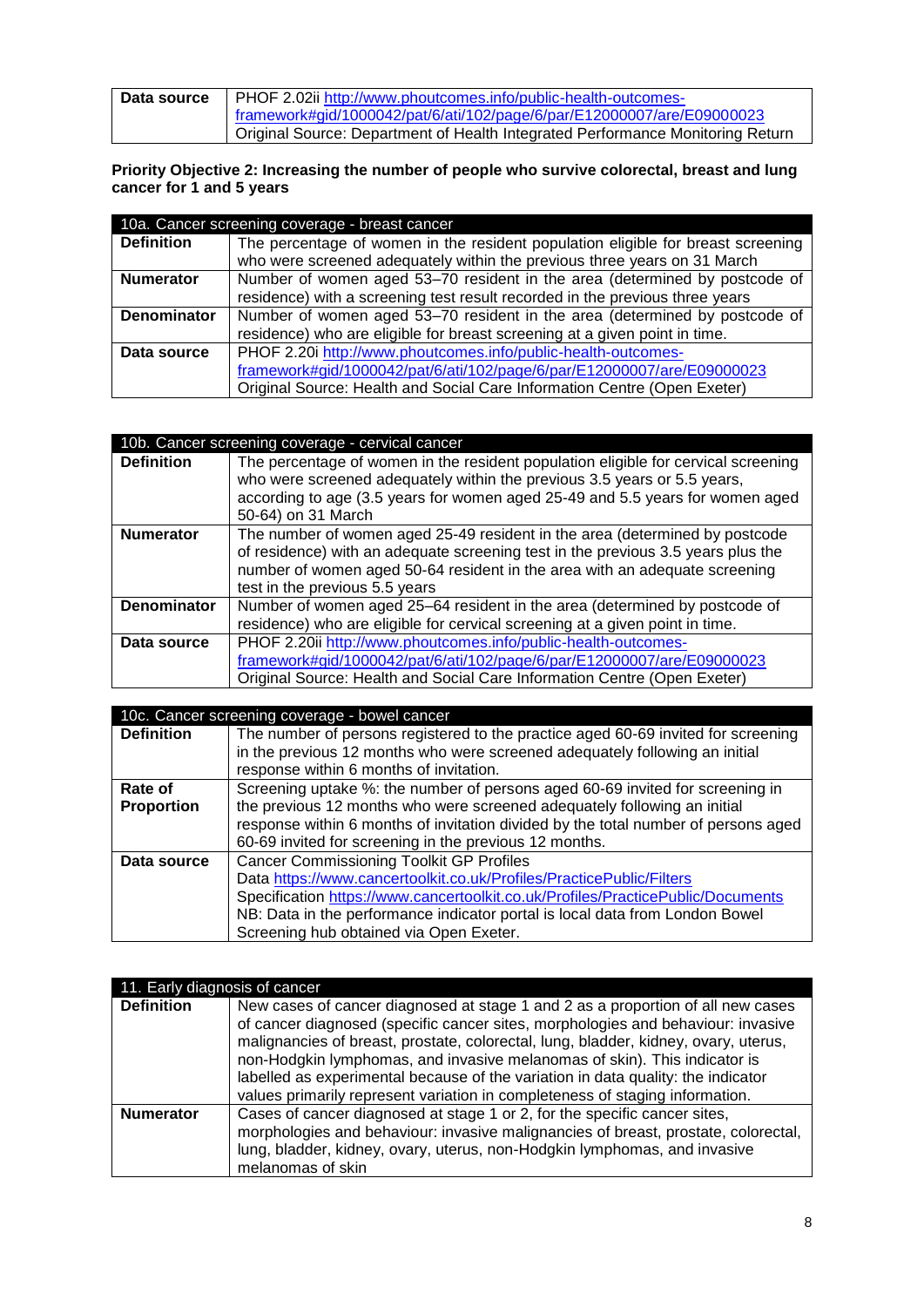| <b>Denominator</b> | All new cases of cancer diagnosed at any stage or unknown stage, for the specific<br>cancer sites, morphologies and behaviour: invasive malignancies of breast,<br>prostate, colorectal, lung, bladder, kidney, ovary, uterus, non-Hodgkin<br>lymphomas, and invasive melanomas of skin |
|--------------------|-----------------------------------------------------------------------------------------------------------------------------------------------------------------------------------------------------------------------------------------------------------------------------------------|
| Data source        | PHOF 2.19 http://www.phoutcomes.info/public-health-outcomes-<br>framework#gid/1000042/pat/6/ati/102/page/6/par/E12000007/are/E09000023<br>Original Source: National cancer registry                                                                                                     |

| 12. Conversion of Two Week Wait Referrals to Cancer Diagnosis |                                                                              |
|---------------------------------------------------------------|------------------------------------------------------------------------------|
| <b>Definition</b>                                             | The number of Two Week Wait (GP urgent) referrals where cancer is suspected  |
|                                                               | for                                                                          |
|                                                               | patients registered at the practice in question                              |
| Rate or                                                       | The proportion of Two Week Wait Referrals which result in a confirmed cancer |
| proportion                                                    | diagnosis.                                                                   |
| Data source                                                   | CCG source - to be confirmed                                                 |
|                                                               |                                                                              |

| 13. Under 75 Mortality from all cancers |                                                                                                                                       |
|-----------------------------------------|---------------------------------------------------------------------------------------------------------------------------------------|
| <b>Definition</b>                       | Age-standardised rate of mortality from all cancers in persons less than 75 years of<br>age per 100,000 population                    |
| Rate or                                 | Rate                                                                                                                                  |
| proportion                              |                                                                                                                                       |
| <b>Numerator</b>                        | Number of deaths from all cancers                                                                                                     |
| <b>Denominator</b>                      | Population-years (aggregated populations for the three years) for people of all ages,<br>aggregated into quinary age bands up to 74). |
| Data source                             | Public Health England                                                                                                                 |
|                                         | http://www.phoutcomes.info/public-health-outcomes-<br>framework#page/6/gid/1000044/pat/6/par/E12000007/ati/102/are/E09000023/iid/405  |
|                                         | 01/age/163/sex/4                                                                                                                      |

# **Priority Objective 3: Improving Immunisation Uptake**

| 14. Uptake of the second dose of Measles Mumps and Rubella Vaccine (MMR2) at five years of |                                                                                                                                                                                                                                                                                                                                                                               |
|--------------------------------------------------------------------------------------------|-------------------------------------------------------------------------------------------------------------------------------------------------------------------------------------------------------------------------------------------------------------------------------------------------------------------------------------------------------------------------------|
| age                                                                                        |                                                                                                                                                                                                                                                                                                                                                                               |
| <b>Definition</b>                                                                          | All children for whom the CCG is responsible who received two doses of MMR on<br>or after their 1st birthday and at any time up to their 5th birthday as a percentage<br>of all children whose 5th birthday falls within the time period. Estimates for local<br>authorities are based on CCGs, which include all people registered with practices<br>accountable to the CCG. |
| <b>Numerator</b>                                                                           | Total number of children who received two doses of MMR on or after their 1st                                                                                                                                                                                                                                                                                                  |
|                                                                                            | birthday and at any time up to their 5th birthday.                                                                                                                                                                                                                                                                                                                            |
| <b>Denominator</b>                                                                         | All children in the responsible population whose 5th birthday falls within the time                                                                                                                                                                                                                                                                                           |
|                                                                                            | period. The CCG is responsible for all children registered with a GP whose                                                                                                                                                                                                                                                                                                    |
|                                                                                            | practice forms part of the CCG, regardless of residency, plus any children not                                                                                                                                                                                                                                                                                                |
|                                                                                            | registered with a GP who are resident within the CCG's statutory geographical                                                                                                                                                                                                                                                                                                 |
|                                                                                            | boundary.                                                                                                                                                                                                                                                                                                                                                                     |
| Data source                                                                                | PHOF 3.03 http://www.phoutcomes.info/public-health-outcomes-                                                                                                                                                                                                                                                                                                                  |
|                                                                                            | framework#gid/1000042/pat/6/ati/102/page/6/par/E12000007/are/E09000023                                                                                                                                                                                                                                                                                                        |
|                                                                                            | Original source: Cover of Vaccination Evaluated Rapidly (COVER) data collected                                                                                                                                                                                                                                                                                                |
|                                                                                            | by PHE. Available from HSCIC.                                                                                                                                                                                                                                                                                                                                                 |

| 15. Uptake of Human Papilloma Virus (HPV) vaccine in girls in Year 8 in Lewisham Schools |                                                                                                                                                                                                                                                                    |
|------------------------------------------------------------------------------------------|--------------------------------------------------------------------------------------------------------------------------------------------------------------------------------------------------------------------------------------------------------------------|
| <b>Definition</b>                                                                        | The percentage of girls aged 12 to 13 years for whom the CCG is responsible who<br>have received all doses of the HPV vaccine. Estimates for local authorities are<br>based on CCGs, which include all people registered with practices accountable to<br>the CCG. |
| <b>Numerator</b>                                                                         | Number of Year 8 schoolgirls (aged 12 to 13 years) who have received all three<br>doses of the HPV vaccine.                                                                                                                                                        |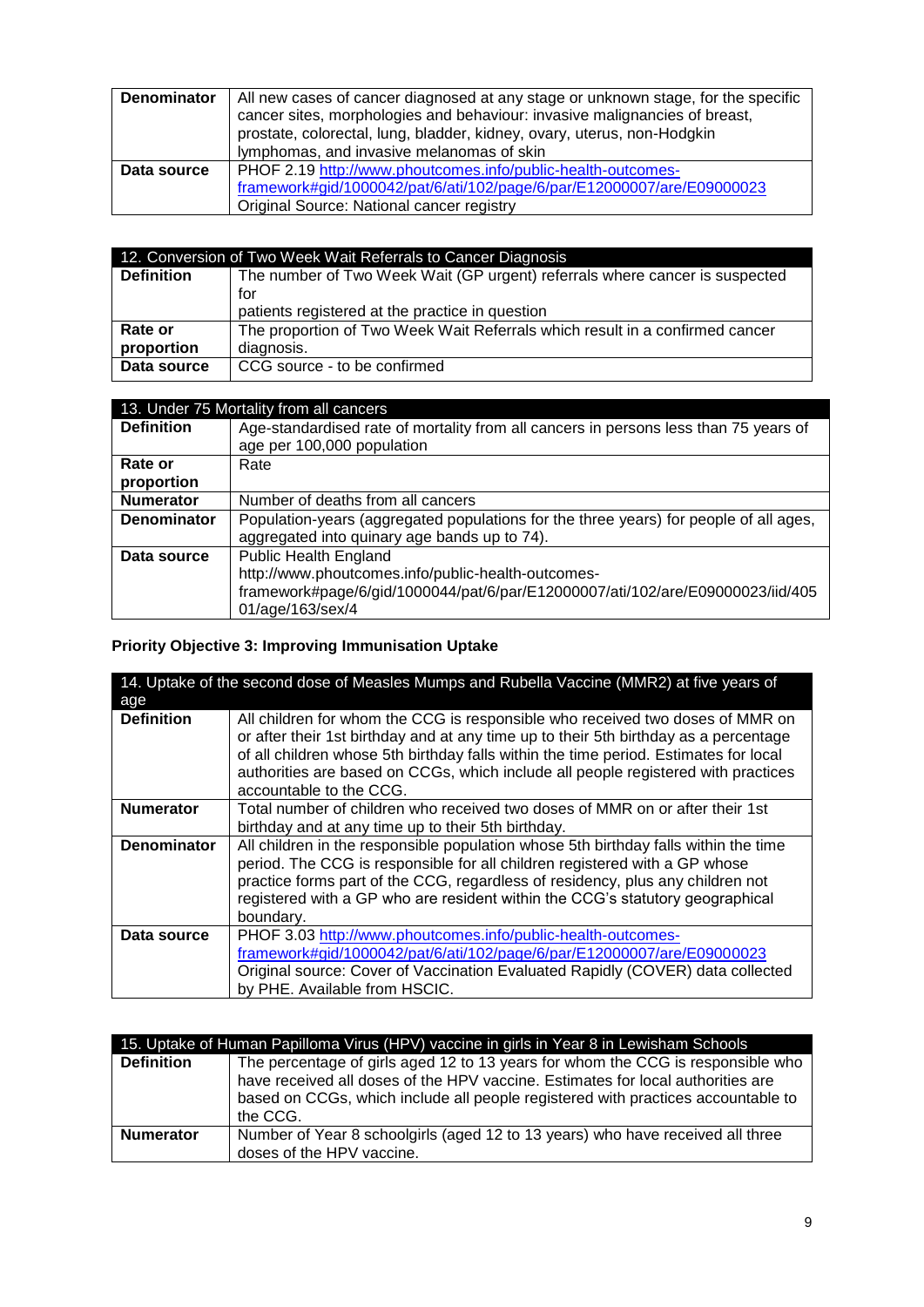| <b>Denominator</b> | Number of Year 8 schoolgirls (aged 12-13). The CCG is responsible for all<br>children registered with a GP whose practice forms part of the CCG, regardless of<br>residency, plus any children not registered with a GP who are resident within the<br>CCG's statutory geographical boundary.                                                                        |
|--------------------|----------------------------------------------------------------------------------------------------------------------------------------------------------------------------------------------------------------------------------------------------------------------------------------------------------------------------------------------------------------------|
| Data source        | PHOF 3.03xii http://www.phoutcomes.info/public-health-outcomes-<br>framework#gid/1000042/pat/6/ati/102/page/6/par/E12000007/are/E09000023<br>NB: Data in the performance indicator portal is local data from GP systems<br>obtained via EMIS Web.<br>Original source: Cover of Vaccination Evaluated Rapidly (COVER) data collected<br>by PHE. Available from HSCIC. |

|                    | 16. Uptake of Influenza vaccine in those over 65 years of age                   |
|--------------------|---------------------------------------------------------------------------------|
| <b>Definition</b>  | Flu vaccine uptake (%) in adults aged 65 and over, who received the flu         |
|                    | vaccination between 1st September and 31st January each financial year.         |
| <b>Numerator</b>   | Number of adults aged 65 years and over vaccinated between 1st September and    |
|                    | 31st January of the financial year.                                             |
| <b>Denominator</b> | Adults aged 65 years and over. The CCG is responsible for all adults registered |
|                    | with a GP whose practice forms part of the CCG, regardless of residency.        |
| Data source        | PHOF 3.03 xiv http://www.phoutcomes.info/public-health-outcomes-                |
|                    | framework#gid/1000042/pat/6/ati/102/page/6/par/E12000007/are/E09000023          |
|                    | Original source: PHE https://www.gov.uk/government/organisations/public-health- |
|                    | england/series/vaccine-uptake                                                   |

# **Priority Objective 4: Reducing Alcohol Harm**

| 17. Alcohol Specific Hospital Admission |                                                                                    |
|-----------------------------------------|------------------------------------------------------------------------------------|
| <b>Definition</b>                       | The number of hospital admissions due to alcohol-specific conditions, directly age |
|                                         | standardised rate per 100,000 population.                                          |
| <b>Numerator</b>                        | The number of admissions involving an alcohol-related primary diagnosis or an      |
|                                         | alcohol-related external cause. See LAPE user guide for further details -          |
|                                         | http://www.lape.org.uk/downloads/Lape_guidance_and_methods.pdf                     |
| <b>Denominator</b>                      | ONS mid year population estimates                                                  |
| Data source                             | PHOF 6.01 http://fingertips.phe.org.uk/profile/local-alcohol-                      |
|                                         | profiles/data#gid/1938132833/pat/6/ati/102/page/6/par/E12000007/are/E09000002/ii   |
|                                         | d/91384/age/1/sex/4                                                                |

#### **Priority Objective 5: Preventing the uptake of smoking among children and young people and reducing the numbers of people smoking**

| 18. Smoking Prevalence (18+) |                                                                                                                                                                                                                                                                           |
|------------------------------|---------------------------------------------------------------------------------------------------------------------------------------------------------------------------------------------------------------------------------------------------------------------------|
| <b>Definition</b>            | Prevalence of smoking among adults aged 18+                                                                                                                                                                                                                               |
| <b>Numerator</b>             | The number of persons aged 18+ who are self-reported smokers in the Integrated<br>Household Survey. The number of respondents has been weighted in order to<br>improve representativeness of the sample. The weights take into account survey<br>design and non-response. |
| <b>Denominator</b>           | The number of persons aged 18+ who are self-reported smokers in the Integrated<br>Household Survey. The number of respondents has been weighted in order to<br>improve representativeness of the sample. The weights take into account survey<br>design and non-response. |
| Data source                  | PHOF 2.14 http://www.phoutcomes.info/public-health-outcomes-<br>framework#gid/1000042/pat/6/ati/102/page/6/par/E12000007/are/E09000023<br>Original Source: ONS Integrated Household Survey                                                                                |

| 19. 4 week smoking quitters |                                                                                    |
|-----------------------------|------------------------------------------------------------------------------------|
| <b>Definition</b>           | This indicator relates to clients receiving support through the NHS Stop Smoking   |
|                             | Services. A client is counted as a self-reported 4-week quitter if they have been  |
|                             | assessed 4 weeks after the designated quit date and declares that he/she has not   |
|                             | smoked even a single puff on a cigarette in the past two weeks. The indicator is a |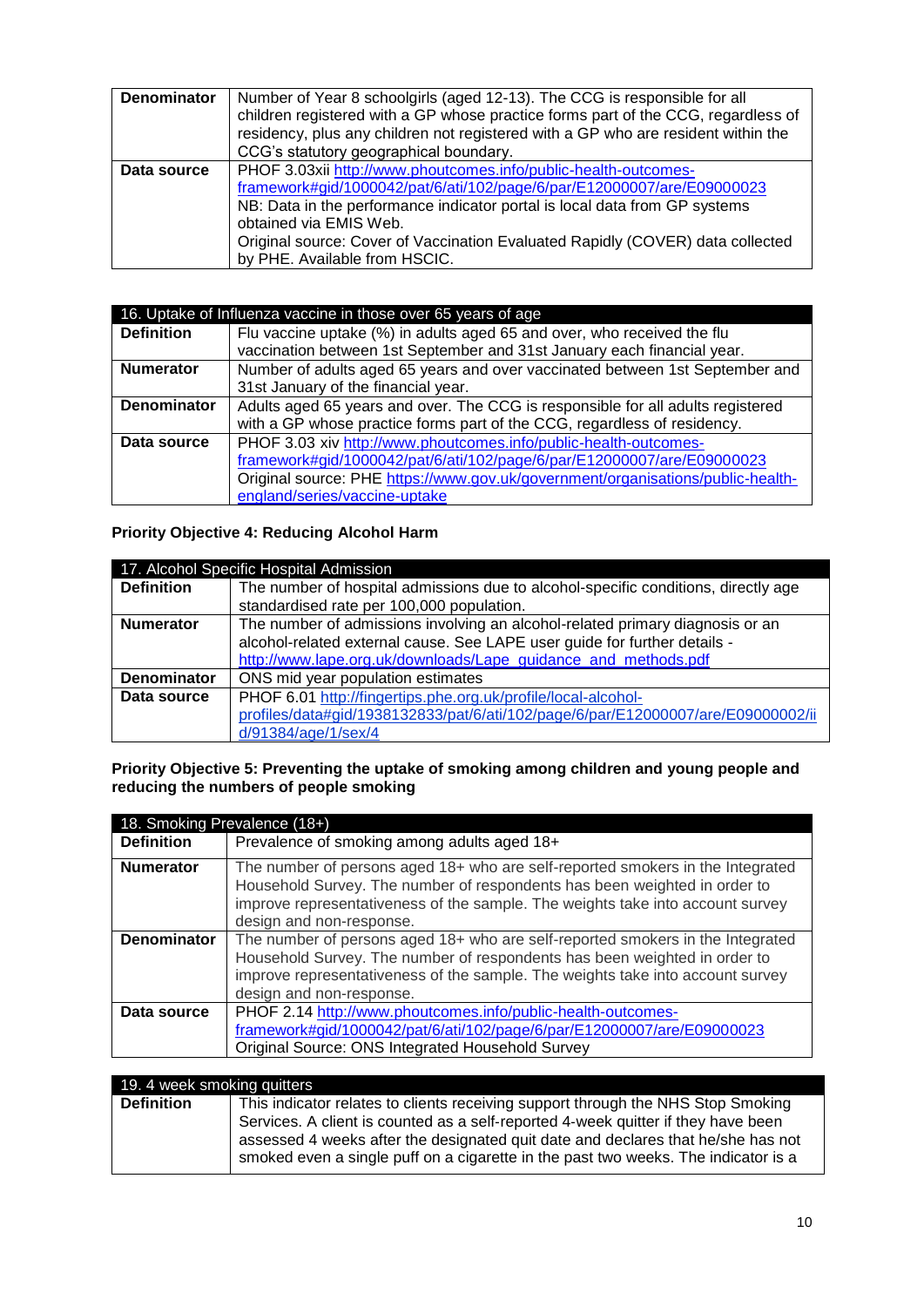|                    | count of treatment episodes rather than people, so an individual who undergoes two<br>treatment episodes and has quit at four weeks in both cases are counted twice. |
|--------------------|----------------------------------------------------------------------------------------------------------------------------------------------------------------------|
| <b>Numerator</b>   | Number of self-reported 4-week smoking quitters.                                                                                                                     |
| <b>Denominator</b> | Population aged 16 or over.                                                                                                                                          |
| Data source        | Data - Local NHS Stop Smoking Service database.                                                                                                                      |
|                    | Specification                                                                                                                                                        |
|                    | https://nascis.hscic.gov.uk/download.ashx?src=MetaDataPdf&file=JSNA Metadata                                                                                         |
|                    | NI+123.pdf                                                                                                                                                           |

| 20. Smoking at time of delivery |                                                                                  |
|---------------------------------|----------------------------------------------------------------------------------|
| <b>Definition</b>               | Number of women who currently smoke at time of delivery per 100 maternities.     |
|                                 | Data includes all women resident within the CCG's boundary, and no data are      |
|                                 | available to break down the CCG denominators for different areas within the CCG. |
| <b>Numerator</b>                | Number of women known to smoke at time of delivery.                              |
| <b>Denominator</b>              | Number of maternities.                                                           |
| Data source                     | PHOF 2.03 http://www.phoutcomes.info/public-health-outcomes-                     |
|                                 | framework#gid/1000042/pat/6/ati/102/page/6/par/E12000007/are/E09000023           |
|                                 | NB: Latest available quarter data from NHS Stop smoking service database.        |

# **Priority Objective 6: Improving mental health and wellbeing**

| 21. Prevalence of Serious Mental Illness |                                                                                     |
|------------------------------------------|-------------------------------------------------------------------------------------|
| <b>Definition</b>                        | The percentage of patients with schizophrenia, bipolar affective disorder and other |
|                                          | psychoses as recorded on practice disease registers.                                |
| <b>Numerator</b>                         | Patients with schizophrenia, bipolar affective disorder and other psychoses         |
| <b>Denominator</b>                       | CCG responsible population                                                          |
| Data source                              | National GP Practice Profiles http://fingertips.phe.org.uk/profile/general-         |
|                                          | practice/data#mod,3,pyr,2013,pat,19,par,E38000098,are,-,sid1,2000003,ind1,-         |
|                                          | $,sid2,-ind2,-$                                                                     |
|                                          | Original Source: HSCIC QOF http://www.hscic.gov.uk/catalogue/PUB12262               |

| 22. Prevalence of Depression |                                                                             |
|------------------------------|-----------------------------------------------------------------------------|
| <b>Definition</b>            | The percentage of patients aged 18 and over with depression, as recorded on |
|                              | practice disease registers.                                                 |
| <b>Numerator</b>             | Patients aged 18 and over with depression, as recorded on practice disease  |
|                              | registers.                                                                  |
| <b>Denominator</b>           | CCG responsible population                                                  |
| Data source                  | Original Source: HSCIC QOF http://www.hscic.gov.uk/catalogue/PUB12262       |

| 23. Improving Access to Physiological Therapies (IAPT) referrals entering treatment (%) |                                                                              |
|-----------------------------------------------------------------------------------------|------------------------------------------------------------------------------|
| <b>Definition</b>                                                                       | The proportion of patients who have been referred to IAPT that have actually |
|                                                                                         | entered treatment                                                            |
| <b>Numerator</b>                                                                        | The number of accepted referrals                                             |
| <b>Denominator</b>                                                                      | The total number of referrals                                                |
| Data source                                                                             | Lewisham and Greenwich Trust                                                 |

| 24. Proportion of those accessing IAPT who moved to recovery (%) |                                                                    |
|------------------------------------------------------------------|--------------------------------------------------------------------|
| <b>Definition</b>                                                | The proportion of IAPT patients who successfully moved to recovery |
| <b>Numerator</b>                                                 | The number of IAPT [patients who have moved to recovery            |
| <b>Denominator</b>                                               | The total number of IAPT patients                                  |
| Data source                                                      | Lewisham and Greenwich Trust                                       |

**Priority Objective 7: Improving sexual health**

25. Rate of chlamydia diagnoses per 100,000 young people aged 15 to 24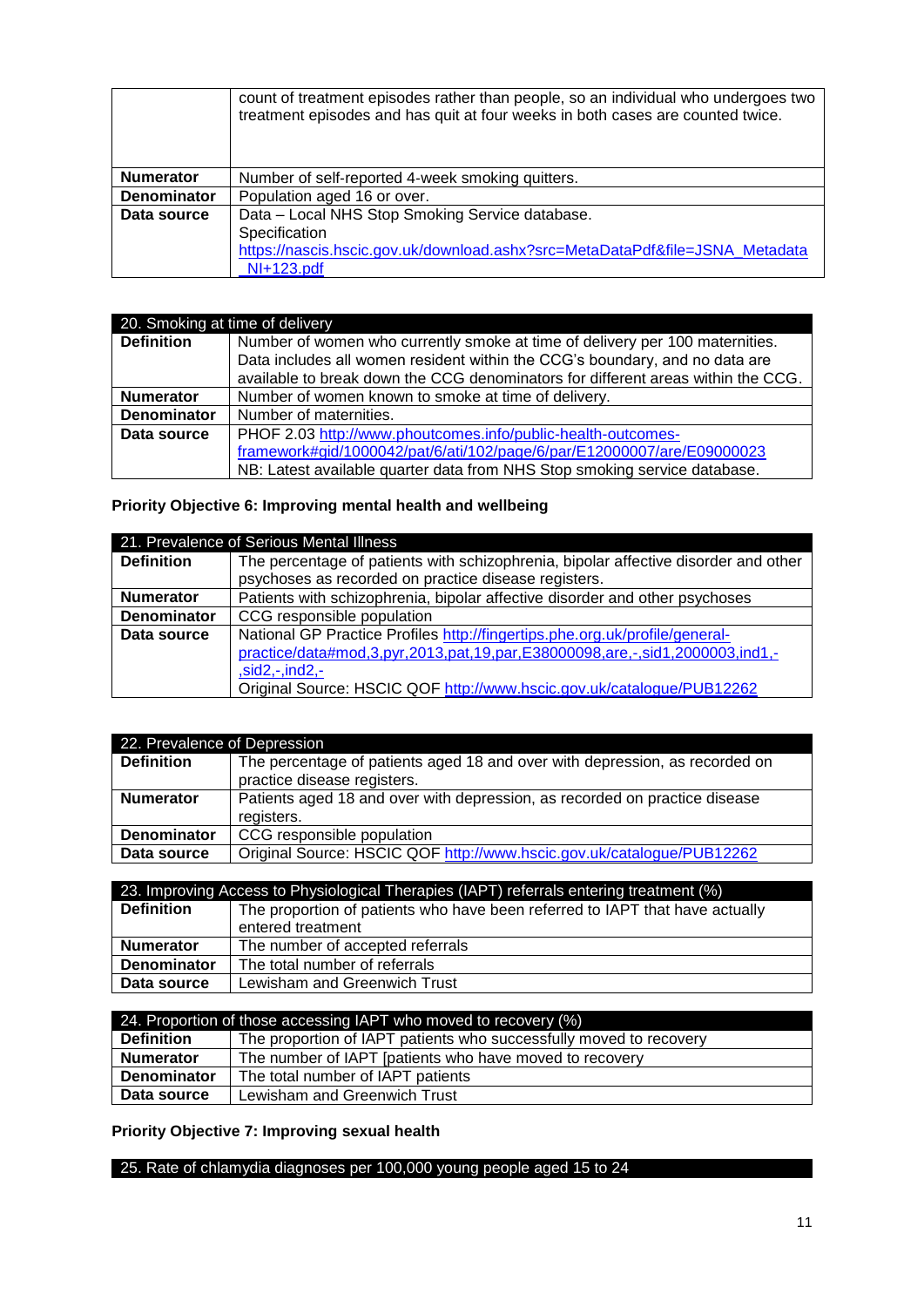| <b>Definition</b>  | Crude rate of chlamydia diagnoses per 100,000 young adults aged 15-24 based<br>on their area of residence |
|--------------------|-----------------------------------------------------------------------------------------------------------|
| <b>Numerator</b>   | The number of people aged 15-24 diagnosed with chlamydia                                                  |
| <b>Denominator</b> | Resident population aged 15-24                                                                            |
| Data source        | PHOF 3.02i http://www.phoutcomes.info/public-health-outcomes-                                             |
|                    | framework#gid/1000043/pat/6/ati/102/page/6/par/E12000007/are/E09000023                                    |
|                    | Original Source http://www.chlamydiascreening.nhs.uk/ps/data.asp                                          |

| 26. People presenting with HIV at a late stage of infection (%) |                                                                                                                                                                                                                                                                                                                                           |
|-----------------------------------------------------------------|-------------------------------------------------------------------------------------------------------------------------------------------------------------------------------------------------------------------------------------------------------------------------------------------------------------------------------------------|
| <b>Definition</b>                                               | Number of adults (aged 15 years or more) newly diagnosed with HIV infection with<br>CD4 counts available withing 91 days and indicating a count of less than 350 cells<br>per mm <sup>3</sup> as a percentage of number of adults (aged 15 years or more) newly<br>diagnosed with HIV infection with CD4 counts available within 91 days. |
| <b>Numerator</b>                                                | Number of adults (aged 15 years or more) newly diagnosed with HIV infection with<br>CD4 counts available within 91 days and indicating a count of less than 350 cells<br>$per \, mm3$                                                                                                                                                     |
| <b>Denominator</b>                                              | Number of adults (aged 15 years or more) newly diagnosed with HIV infection with<br>CD4 counts available within 91 days.                                                                                                                                                                                                                  |
| Data source                                                     | PHOF 3.04 http://www.phoutcomes.info/public-health-outcomes-<br>framework#gid/1000042/pat/6/ati/102/page/6/par/E12000007/are/E09000023                                                                                                                                                                                                    |

| 27. Legal Abortion rate for all ages |                                                                                |
|--------------------------------------|--------------------------------------------------------------------------------|
| <b>Definition</b>                    | Legal Abortions: Age Standardised Rate per 1000 resident women aged 15-44      |
| <b>Numerator</b>                     | Number of all Legal Abortions                                                  |
| <b>Denominator</b>                   | Number of resident women aged 15-44                                            |
| Data source                          | ONS via DH. Detailed data obtained through Local commissioners.                |
|                                      | https://www.gov.uk/government/uploads/system/uploads/attachment_data/file/3076 |
|                                      | 50/Abortion statistics England and Wales.pdf                                   |

| 28. Teenage conceptions |                                                                                                                                                                     |
|-------------------------|---------------------------------------------------------------------------------------------------------------------------------------------------------------------|
| <b>Definition</b>       | Conceptions in women aged under 18 per 1,000 females aged 15-17                                                                                                     |
| <b>Numerator</b>        | Number of pregnancies that occur to women aged under 18, that result in either<br>one or more live or still births or a legal abortion under the Abortion Act 1967. |
| <b>Denominator</b>      | Number of women aged 15-17 living in the area.                                                                                                                      |
| Data source             | Public health outcomes framework 2.04                                                                                                                               |
|                         | http://www.phoutcomes.info/public-health-outcomes-                                                                                                                  |
|                         | framework#gid/1000042/pat/6/ati/102/page/6/par/E12000007/are/E09000023                                                                                              |
|                         | Original source: ONS                                                                                                                                                |

# **Better Care Fund Indicators**

| 29. Percentage of older people (65+) still at home 91 days after discharge from hospital into<br>rehabilitation/reablement services |                                                                                                                                                                                                                                                                                                                                                                                                                                                                                                                                                                                                |
|-------------------------------------------------------------------------------------------------------------------------------------|------------------------------------------------------------------------------------------------------------------------------------------------------------------------------------------------------------------------------------------------------------------------------------------------------------------------------------------------------------------------------------------------------------------------------------------------------------------------------------------------------------------------------------------------------------------------------------------------|
| <b>Definition</b>                                                                                                                   | This measures the benefit to individuals from reablement, intermediate care and<br>rehabilitation following a hospital episode, by determining whether an individual<br>remains living at home 91 days following discharge – a key outcome for people<br>receiving reablement. It captures the joint work of social services and health staff<br>and services commissioned by joint teams, as well as adult social care<br>reablement.                                                                                                                                                         |
| <b>Numerator</b>                                                                                                                    | Number of older people (aged 65 and over) discharged from acute or community<br>hospitals to their own home or to a residential or nursing care home or extra care<br>housing for rehabilitation, with a clear intention that they will move on/back to their<br>own home (including a place in extra care housing or an adult placement scheme<br>setting), who are at home or in extra care housing or an adult placement scheme<br>setting 91 days after the date of their discharge from hospital. This should only<br>include the outcome for those cases referred to in the denominator. |
| <b>Denominator</b>                                                                                                                  | Number of older people (aged 65 and over) discharged from acute or community                                                                                                                                                                                                                                                                                                                                                                                                                                                                                                                   |
|                                                                                                                                     | hospitals from hospital to their own home or to a residential or nursing care home<br>or extra care housing for rehabilitation, with the clear intention that they will move                                                                                                                                                                                                                                                                                                                                                                                                                   |